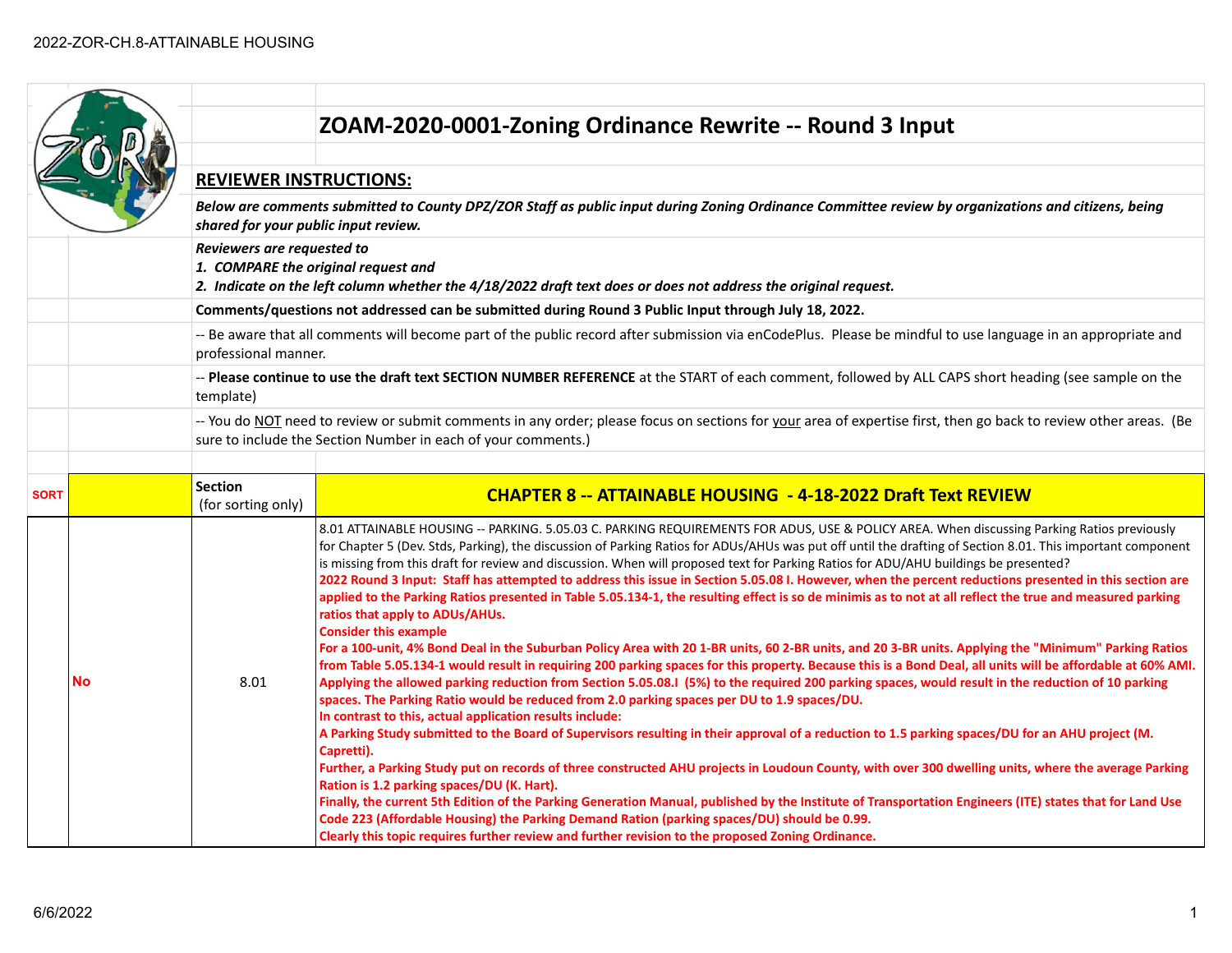| <b>NO</b> | 8.01      | Comment from knowledgeable resident: "c. Simplifying the Zoning Ordinance to make it more user friendly." This section of the rewrite could not be<br>further from that goal.<br>2022 Round 3 Input: Although the new software platform, enCodePlus, does provides a more user friendly GUI (graphical user interface) than the<br>current 1100 page pdf document, the content for this chapter is more complex than the current Ordinance.                                                                                                                                                                                                                                                                                                                                                                                                                                                                                                                                                                                                                                                                                                                                                                                                                                                                                                                                                                                                                                                       |
|-----------|-----------|---------------------------------------------------------------------------------------------------------------------------------------------------------------------------------------------------------------------------------------------------------------------------------------------------------------------------------------------------------------------------------------------------------------------------------------------------------------------------------------------------------------------------------------------------------------------------------------------------------------------------------------------------------------------------------------------------------------------------------------------------------------------------------------------------------------------------------------------------------------------------------------------------------------------------------------------------------------------------------------------------------------------------------------------------------------------------------------------------------------------------------------------------------------------------------------------------------------------------------------------------------------------------------------------------------------------------------------------------------------------------------------------------------------------------------------------------------------------------------------------------|
| <b>No</b> | 8.01.001  | 8.01. AFFORDABLE DWELLING UNIT PROGRAM. Have the proposed specific requirements of when, where, and how many "attainable housing units" are<br>required from the private sector development applications been analyzed as to their cost and impact on overall project costs?<br>2022 Round 3 Input: To date, the County has hired a consultant to study and report on ther cost burden on housing developers of eliminating the ADU<br>exemption for 4-story, elevator buildings. However, as requested in this comment, staff has so far provided no study of the cost burden on housing<br>developers of implementing this Zoning Ordinace rewrite. Staff did comment that they have requested data from developers to do this type of analysis<br>but, so far, have not been successful in getting that data. How and will this be completed before ZOR is approved?                                                                                                                                                                                                                                                                                                                                                                                                                                                                                                                                                                                                                           |
| No        | 8.01.0011 | 8.01 AFFORDABLE DWELLING UNIT PROGRAM, PURPOSE. The last bullet in Purpose refers to "areas currently served by or planned for mass transit and<br>proximate to major employment centers." Why is there this limitation placed on project location when the objective is to maximize the total number of<br>attainable housing in Loudoun? How can it be justified to require private developers to provide affordable housing in their projects wherever they are<br>located at the same time limiting the location of one type of affordable housing to these very small land areas?<br>2022 Round 3 Input: This line in the statement of "Purpose" is implemented not here, in Section 8.0, but in other sections of the Zoning Ordinance. For<br>example, in Table 2.02.01-3 Dwelling Unit Type Mix, it appears very clear in Reference 5 that SCN-24, with 100% "Attached Multifamily," is a very likely<br>place to put ADUs/AHUs. However, a few lines later in Section 2.02.02 L., Criteria 2 makes it clear these multifamily units must be "located within 1/2<br>mile of a mixed use development or along a transit corridor" This application of distance limitations will greatly reduce the land available for the<br>construction of ADUs/AHUs, which is contrary to the stated purpose, throughout Chapter 8, of increasing the number of ADUs/AHUs. This proposed<br>language must be further discussed, and impacts quantified, before it is accepted into the final Ordinance. |
| <b>No</b> | 8.01.A.4  | 8.01.A.4. AFFORDABLE DWELLING UNIT PROGRAM, APPLICABILITY, EXEMPTIONS. What factual grounds have been established to justify the proposed<br>"Exemptions"?<br>2022 Round 3 Input: The Loudoun Board of Supervisors requested and TLUC has received and reviewed a study about the impact on developers of<br>removing the current exemption for 4-story, elevator residential buildings from the requirement to provide 6.25% ADUs. However, at the TLUC<br>discussion, Board members asked that this study be extended to look at the impact of removing the exemption to provide 10% ADUs, as proposed in<br>this Zoning Ordinance rewrite. That study has not yet been provided, so this item must remain open pending that study.                                                                                                                                                                                                                                                                                                                                                                                                                                                                                                                                                                                                                                                                                                                                                             |
| <b>No</b> | 8.01.H.1  | 8.01.H.1 AFFORDABLE DWELLING UNIT PROGRAM, Approved Site Plans & Subdivision Plans. Should the ordinance empower ADUAB, an advisory body, to<br>set the specifications without some form of review or appeal process?<br>2022 Round 3 Input: Staff commented in the responses to ZOC that they will consult with the Office of Housing and Community Development. What is<br>the outcome and how/will it have any impact on Draft Zoning Ordinance text?                                                                                                                                                                                                                                                                                                                                                                                                                                                                                                                                                                                                                                                                                                                                                                                                                                                                                                                                                                                                                                          |
| <b>No</b> | 8.01.H.3  | 8.01.H.3 AFFORDABLE DWELLING UNIT PROGRAM. Are the requirements for "dispersion" of ADU's within a project so restrictive that they limit good<br>overall design options and add to construction costs? Is there any analysis on the proposed regulations as to cost and design limitations?<br>2022 Round 3 Input: Staff responded to ZOC that dispersion has been a longstanding regulation in the ADU Ordinance (though it does not apply to<br>AHUs) and was further clarified by a memo dating back to 2007. However, to date, staff has provided no analysis of the impact of "dispersion"<br>requirements on either good design or cost of construction. Nor has there been any anlysis of the funding lost from Virginia Housing, and other funders,<br>because of the policy of dispersion. This is a topic which deserves further analysis. How/will this analysis be done before finalizing ZOR and if so when?                                                                                                                                                                                                                                                                                                                                                                                                                                                                                                                                                                        |
| No        | 8.01.J.4  | 8.01.J.4 AFFORDABLE DWELLING UNIT PROGRAM. MODIFICATIONS. The text is somewhat ambiguous: "The Board of Supervisors must find, upon<br>recommendation of the Planning Commission" This suggests that the Board must follow the recommendations of the Planning Commission which is not<br>correct. Suggest new language:"after consideration of the recommendation of the Planning Commission"<br>2022 Round 3 Input: Staff responds that this comment was under consideration before the 4/18/22 draft text. To date, language in the original DRAFT<br>remains unchanged, but should be reviewed/considered before the second draft.                                                                                                                                                                                                                                                                                                                                                                                                                                                                                                                                                                                                                                                                                                                                                                                                                                                            |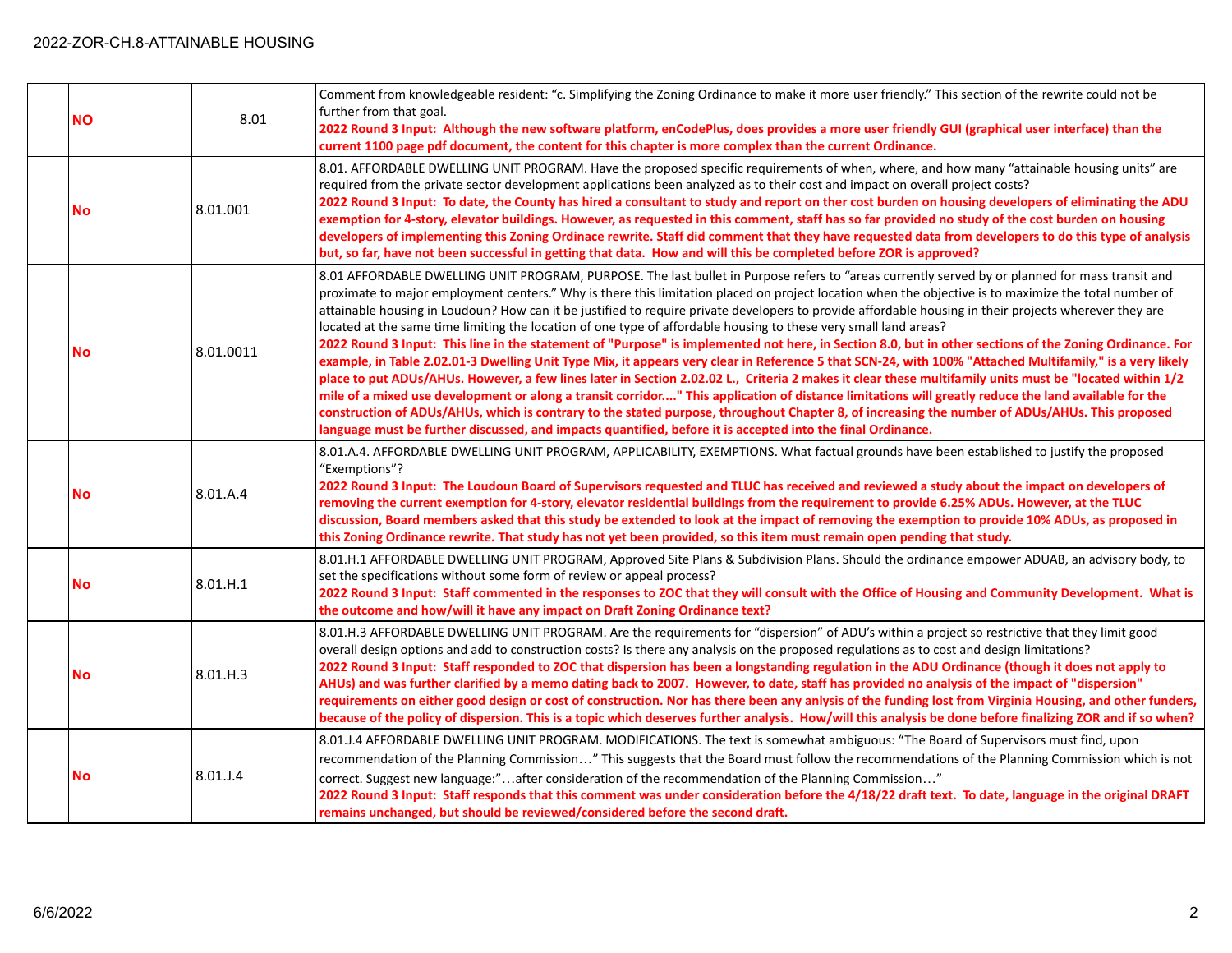## 2022-ZOR-CH.8-ATTAINABLE HOUSING

| <b>No</b> | 8.01.J.6.c    | 8.01.J.6.c. AFFORDABLE DWELLING UNIT PROGRAM. MODIFICATIONS. The implication appears to that land made available in lieu of ADU's would be<br>utilized at the same density. Assuming this land could be sold to an alternative affordable housing developer, should a potential increase in density be<br>allowed?<br>2022 Round 3 Input: Staff respond to ZOC that donating land in lieu of units is allowed only in single family detached (SFD) situations. This appears to<br>limit it as a strategy to increase ADUs. This topic deserves more discussion as others in the community believe it is an ADU/AHU strategy worth<br>persuing.                                                                                                                                                                                                                                                                                                                                                                                                                                                                                                                                                                                                                                                                                                                                                                                                                                                                                                                                                                                                                                                                                                                                                                                                                                                                                                                                                                                                                                                                                                                                                                                                                                                                                                                                                                                                                                                                                                                                                                                                                                                                                                                                                                                                                                                                                                                                                                                              |
|-----------|---------------|---------------------------------------------------------------------------------------------------------------------------------------------------------------------------------------------------------------------------------------------------------------------------------------------------------------------------------------------------------------------------------------------------------------------------------------------------------------------------------------------------------------------------------------------------------------------------------------------------------------------------------------------------------------------------------------------------------------------------------------------------------------------------------------------------------------------------------------------------------------------------------------------------------------------------------------------------------------------------------------------------------------------------------------------------------------------------------------------------------------------------------------------------------------------------------------------------------------------------------------------------------------------------------------------------------------------------------------------------------------------------------------------------------------------------------------------------------------------------------------------------------------------------------------------------------------------------------------------------------------------------------------------------------------------------------------------------------------------------------------------------------------------------------------------------------------------------------------------------------------------------------------------------------------------------------------------------------------------------------------------------------------------------------------------------------------------------------------------------------------------------------------------------------------------------------------------------------------------------------------------------------------------------------------------------------------------------------------------------------------------------------------------------------------------------------------------------------------------------------------------------------------------------------------------------------------------------------------------------------------------------------------------------------------------------------------------------------------------------------------------------------------------------------------------------------------------------------------------------------------------------------------------------------------------------------------------------------------------------------------------------------------------------------------------|
| No        | 8.01.K.5.b.   | 8.01 K.5.b. AFFORDABLE HOUSING UNIT (AHU) PROGRAM 5.b. Attainable units provided with AHU funding are typically in one building or, at most, two.<br>The "linkages" proposed here, between AHU Occupancy Permits and Market Rate Occupancy Permits are an artifact of when ADUs were provided by the<br>developer as affordable for-sale units within a market rate development. In AHU buildings, Occupancy Permits go from 0% to 100% within 2-3 months.<br>When an AHU building receives funding, construction and occupancy are on a schedule set by the AHU funder. As proposed in Section K.5.c (below) AHUs<br>are verified when the applicant provides proof of funding to the Zoning Administrator. The Market Rate developer no longer has any control over the<br>delivery of the AHUs.<br>Therefore -- Why not let proof of AHU funding be sufficient to release the Market Rate developer from any further linkages between AHU and Market<br>Rate Occupancy Permits?<br>2022 Round 3 Input: The current DRAFT of Section 8.01.K.5.a. and c. is based upon a view looking backward to lessons learned from the County's<br>administration of the County ADU program and does not reflect the realities of building AHUs with state and Federal funds. These sections need to be<br>redrafted based on more detailed discussions of how Virginia Housing, HUD, and other state and Federal programs work. Consider the following three<br>key points:<br>1) It is reasonable and fair to require the master developer to be responsible for providing ADUs until the AHU financing is closed and Federal funds<br>begin to flow. It is true that the "allocation" of funds does not confirm that AHUs will be delivered. Prior to closing, the AHU deal can still fall apart. For<br>this reason, section K.5.a. should be revised to read"The applicant must provide proof of closingincluding state or Federal funding"<br>2) However, once this closing occurs, and state or Federal funds begin to flow, the milestones and schedules of those state and federal program<br>administrators take over and the master developer no longer has any control whatsoever of the AHU project. At this point, it is unreasonable and unfair<br>to require any lingage between the master developer's Occupancy Permits and the AHU's Occupancy Permits.<br>3) So, what assurance does the County have that the AHUs will be provided? Take, for example, Virginia Housing. They now require a Letter of Credit<br>from the project's General Contractor insuring completion. This is far more restrictive even than Performance Bonds, which the County still requires. If<br>the General Contractor fails, Virginia Housing exercises the Letter of Credit and finishes the project. Because Federal funds have been expended, the<br>County can be assured that Virginia Housing will not allow anything to happen that might reflect badly on them.<br>For this reason, Section 5.c. should be removed from the DRAFT Ordinance. |
| <b>No</b> | 8.01.K.5.b.4. | 8.01 K.5.b.4. AFFORDABLE HOUSING UNIT (AHU) PROGRAM: 5.b.4. If, as proposed, the county permits proof of AHU funding be sufficient to release the<br>Market Rate developer from any further linkages between AHU and Market Rate Occupancy Permits, then the level of reporting required for each Market<br>Rate Occupancy Permit is very burdensome both for the applicant and for staff and unnecessary. Can the county eliminate this reporting completely and if<br>not, why not?<br>2022 Round 3 Input: Staff's concern is that AHUs actually be provided. As stated in the comment above, production of the AHUs is the responsibility of<br>the AHU contractor responding to the requirements of the AHU funding program. The master developer has no part of this relationship. If the County<br>wishes to have progress reports, they should be from the AHU developer.                                                                                                                                                                                                                                                                                                                                                                                                                                                                                                                                                                                                                                                                                                                                                                                                                                                                                                                                                                                                                                                                                                                                                                                                                                                                                                                                                                                                                                                                                                                                                                                                                                                                                                                                                                                                                                                                                                                                                                                                                                                                                                                                                            |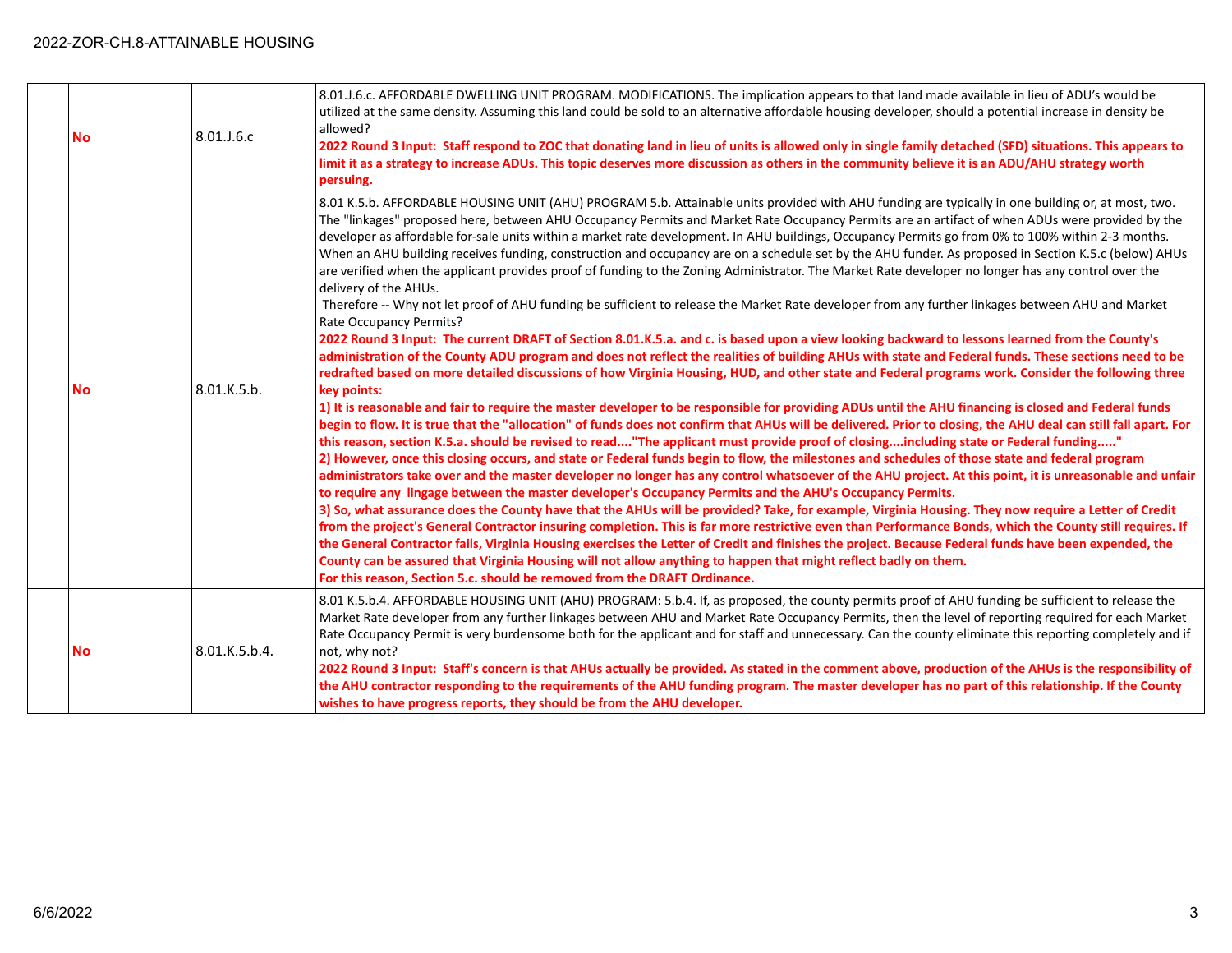| <b>No</b>        | 8.01.K.5.d.   | 8.01 K.5.d. AFFORDABLE HOUSING UNIT (AHU) PROGRAM: 5.d. In the case of AHU funding provided by Virginia Housing, each project must meet minimum<br>building standards required by Virginia Housing and, in many cases, meet even higher standards for building materials used in order to win points in the<br>funding competition. Per AHU experts, in some cases, these materials are of higher quality than materials used by the market rate developer. It is not<br>reasonable to require "similar" building materials from both developers.<br>In cases where the master developer has proffered design criteria or sample elevations, it is reasonable to require that the ADU building(s) be in<br>"substantial conformance with the proffered design guidelines." However, in instances where there are no proffered design guidelines, this requirement<br>cannot be implemented. AHU funders will not close on any project that requires future approval (or not) by County officials against unspecified design<br>guidelines.<br>2022 Round 3 Input: The recent revision of this text recognizes that exterior building materials used in AHUs may be similar to or superior to the<br>exterior materials used by the market rate developer. However, staff has not proposed any language to clarify how the Zoning Administrator may<br>assess "an architectural style compatible with the market rate dwelling units within the development" if the master developer has not proffered any<br>design guidelines. Virginia Housing will not allow this to be open ended. The text must clarify that if no design guidelines are proffered that no design<br>approval is required from the Zoning Administrator. However, if design guidelines are proffered, approval of "compatibility" must be provided by the<br>Zoning Administrator prior to the issuance of the AHU Building Permits. |
|------------------|---------------|-----------------------------------------------------------------------------------------------------------------------------------------------------------------------------------------------------------------------------------------------------------------------------------------------------------------------------------------------------------------------------------------------------------------------------------------------------------------------------------------------------------------------------------------------------------------------------------------------------------------------------------------------------------------------------------------------------------------------------------------------------------------------------------------------------------------------------------------------------------------------------------------------------------------------------------------------------------------------------------------------------------------------------------------------------------------------------------------------------------------------------------------------------------------------------------------------------------------------------------------------------------------------------------------------------------------------------------------------------------------------------------------------------------------------------------------------------------------------------------------------------------------------------------------------------------------------------------------------------------------------------------------------------------------------------------------------------------------------------------------------------------------------------------------------------------------------------------------------------------------------------------------------------------|
| No               | 8.01.K.5.d.1. | 8.01 K.5.d.1. AFFORDABLE HOUSING UNIT (AHU) PROGRAM: 5.d.1. In an AHU project, building plans and elevations are prepared in parallel with other<br>entitlement steps. It is not reasonable to demand that architectural plans be complete to a high level of detail, sufficient to confirm "substantial<br>conformance" before other key steps can proceed. Instead, can/will Staff revise this so that the Zoning Administrator must confirm "substantial<br>conformance" (via an informal determination) prior to the issuance of Building Permits?<br>2022 Round 3 Input: In cases where the Zoning Administrator is required to opine on substantial conformance to design guidelines, the deadline for<br>that opinion must be before the issuance of Building Permits for the AHUs. Staff comment to ZOC that it is standard practice to demonstrate<br>compliance with material requirements at the time of Site Plan approval. However, recent experience at Building and Development has shown that<br>tying this approval to Site Plans or Subdivision Plats can inadvertently mess up the AHU funding approval process at Virginia Housing. This is especially<br>true for 4% Bond Deals, which run on a different approval schedule at Virginia Housing than do 9% or Hybrid deals. Please consult with B&D staff as<br>part of rewriting this part of the DRAFT Ordinance.                                                                                                                                                                                                                                                                                                                                                                                                                                                                                                                  |
| <b>Addressed</b> | 8.01          | The January 28, 2022 WASHINGTON BUSINESS JOURNAL article, "Why Loudoun County's Development Strategy is Not Working Out as Planned," directly<br>relates to this week's ZOC subject of Attainable Housing. It also quotes a number of people including: Supervsor Matt Letourneau, Supervisor Mike<br>Turner, Chair Phyllis Randall, ZOC members Colleen Gillis and Gem Bingol, DED Director Buddy Rizer, Chamber CEO Tony Howard, industry experts Mike<br>Romeo, Kim Hart and Stewart Schwartz, and Planning Commissioner Chair Forest Hayes.<br>Reference: Washington Business Journal: www.bizjournals.come/washington/news/2022/01/28/loudoun-county-development-plan.html<br>For anyone unable to access the article online a copy is attached, and is well worth reading before our ZOC discussion.                                                                                                                                                                                                                                                                                                                                                                                                                                                                                                                                                                                                                                                                                                                                                                                                                                                                                                                                                                                                                                                                                                |
| <b>Addressed</b> | 8.01.0011     | 8.01. AFFORDABLE DWELLING UNIT PROGRAM, PURPOSE. The bullet points in the PURPOSE refer to "moderate" income and "moderately priced dwelling<br>units," and the last bullet refers to housing for between 30% and 70% of AMI. Is there are a difference in the AMI target between "moderate" priced<br>housing and income and the 30%-70% range listed? If so, what is the difference?<br>Without revising the DRAFT Ordinance, staff provided a response making it clear that the terminology used here is in line with state code.                                                                                                                                                                                                                                                                                                                                                                                                                                                                                                                                                                                                                                                                                                                                                                                                                                                                                                                                                                                                                                                                                                                                                                                                                                                                                                                                                                      |
| <b>Addressed</b> | 8.01.D        | 8.01.D AFFORDABLE DWELLING UNIT PROGRAM, ADU Requirements and Optional Increases in Density. Has any analysis been done to compare the "life<br>time cost" of the market rate house allowed through increased density with the value of the ADU? Would it be cheaper for the County and taxpayers to<br>provide alternative incentives to increase ADU's without increasing density beyond the limits of the Loudoun 2019 Plan Place Type?<br>Staff responds that, according to state enabling legislation, a density increase as the only incentive allowed in a local ADU program. This does, however,<br>raise the follow on question: if the County wants to add more incentives, will this require amending the state enabling legislation?                                                                                                                                                                                                                                                                                                                                                                                                                                                                                                                                                                                                                                                                                                                                                                                                                                                                                                                                                                                                                                                                                                                                                          |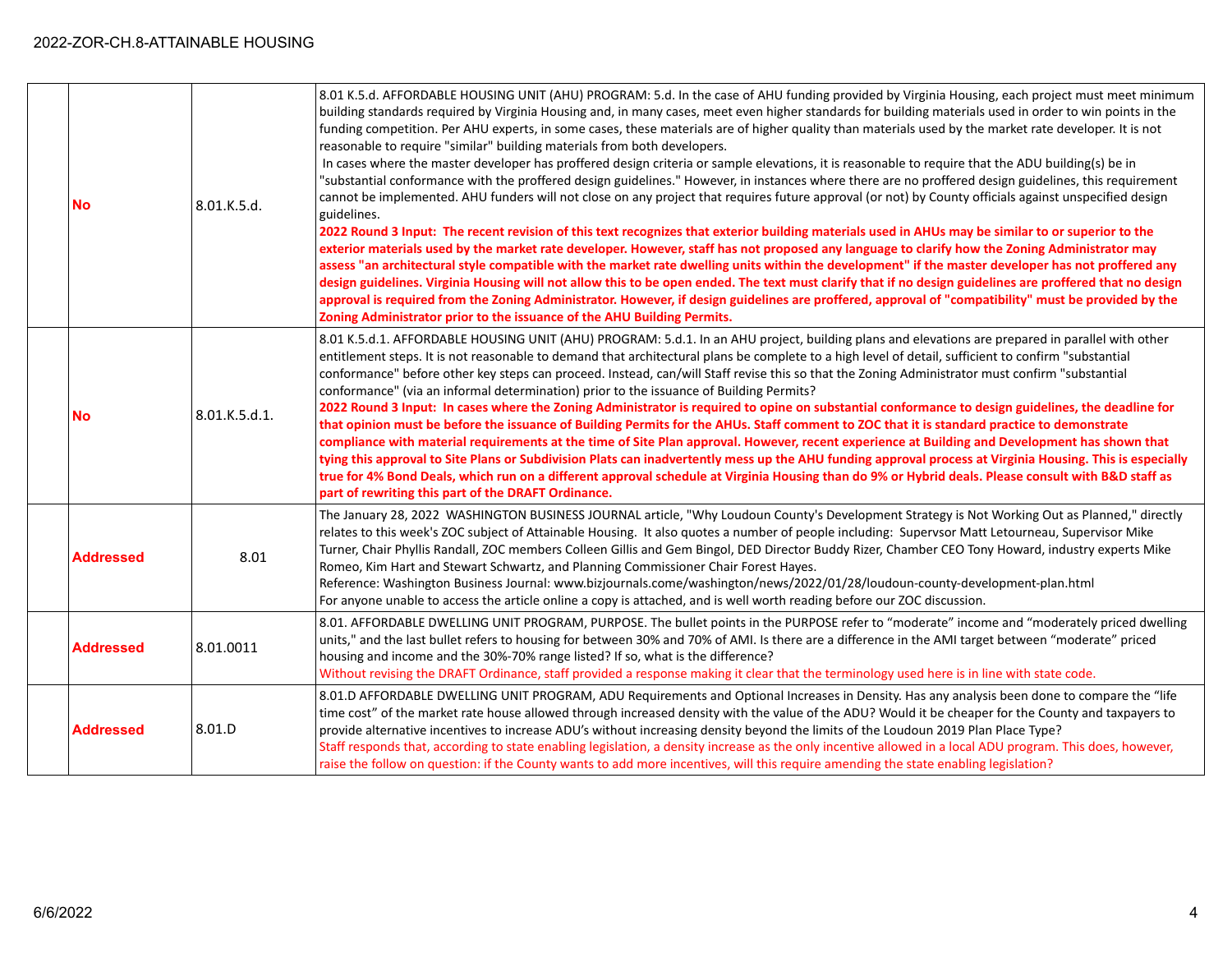## 2022-ZOR-CH.8-ATTAINABLE HOUSING

| <b>Addressed</b> | 8.01.D.3.    | 8.01.D.3. AFFORDABLE DWELLING UNIT PROGRAM, ADU Requirements and Optional Increases in Density for SFD, SFA and MF Stacked Dwelling Units:<br>There has been confusion on this point at recent TLUC meetings. This text makes it clear that the required number of ADUs for these building types is 15%<br>(and not 15% on top of the previous ADU requirement). With this requirement clear, how are developers expected to reach the goal of 20% ADUs per<br>project, as stated in the UHN Strategic Plan?<br>The percentages of ADUs/AHUs required, by unit type, remains clear in this section of the DRAFT rewrite. In their response, staff confirms that the new<br>policy goal is 15% ADUs for single family unit types and 10% for multifamily types. However, there is still confusion among many readers, because these<br>specific Zoning Ordinance goals do not match the general goal of 20% ADUs/AHUs in the UHN Strategic Plan. The Board of Supervisors, probably through<br>TLUC, should issue a policy statement clarifying this distinction and offering instructions for implementation.                                                                                                                                                                                                                       |
|------------------|--------------|-------------------------------------------------------------------------------------------------------------------------------------------------------------------------------------------------------------------------------------------------------------------------------------------------------------------------------------------------------------------------------------------------------------------------------------------------------------------------------------------------------------------------------------------------------------------------------------------------------------------------------------------------------------------------------------------------------------------------------------------------------------------------------------------------------------------------------------------------------------------------------------------------------------------------------------------------------------------------------------------------------------------------------------------------------------------------------------------------------------------------------------------------------------------------------------------------------------------------------------------------------------------------------------------------------------------------------------|
| <b>Addressed</b> | 8.01.D.4     | 8.01.D.4. AFFORDABLE DWELLING UNIT PROGRAM, ADU Requirements and Optional Increases in Density for MF Attached Dwelling Units: There has been<br>confusion on this point at recent TLUC meetings. This text makes it clear that the required number of ADUs for this building type is 10% (and not 10% on<br>top of the previous ADU requirement). With this requirement clear, how are developers expected to reach the goal of 20% ADUs per project, as stated in<br>the UHN Strategic Plan?<br>The percentages of ADUs/AHUs required, by unit type, remains clear in this section of the DRAFT rewrite. In their response, staff confirms that the new<br>policy goal is 15% ADUs for single family unit types and 10% for multifamily types. However, there is still confusion among many readers, because these<br>specific Zoning Ordinance goals do not match the general goal of 20% ADUs/AHUs in the UHN Strategic Plan. The Board of Supervisors, probably through<br>TLUC, should issue a policy statement clarifying this distinction and offering instructions for implementation. The goal of 20% affordable units is a<br>combination of actions taken by developers to meet the 15% and 10% goals in the Zoning Ordinance and other actions taken through other County<br>programs to achieve the 20% overall goal. |
| <b>Addressed</b> | 8.01.E.2.c.  | 8.01.E.2.c. AFFORDABLE DWELLING UNIT PROGRAM - STANDARDS FOR ADU CALCULATION. How can/will the County assure the locations of the donated<br>land will not negatively impact the quality of life of the clients by being proximate to data centers? Reference: Washington Business Journal: www.<br>bizjournals.come/washington/news/2022/01/28/loudoun-county-development-plan.html<br>Staff has responded that any Use Specific Standards that apply to a residential development proximite to a data center would still apply in this case.<br>Donated land for required ADUs cannot go onto land that would not allow other residential development.                                                                                                                                                                                                                                                                                                                                                                                                                                                                                                                                                                                                                                                                            |
| Addressed        | 8.01.J.6.c   | 8.01.J.6.c. AFFORDABLE DWELLING UNIT PROGRAM. MODIFICATIONS. Can the applicant propose land for affordable housing that is not contiguous to their<br>market rate project? If not, why not?<br>Staff has communicated a strong objection to this proposal. They are concerned that it might lead to a "concentration" of affordable units in one location.<br>Further, they believe that this could be logistically difficult, especially if the proposed site for the donation does not have appropriate entitlements. And,<br>they are concerned the donated location might not be integrated into an existing community. Those proposing this option will need to mount a case in<br>support of it to staff.                                                                                                                                                                                                                                                                                                                                                                                                                                                                                                                                                                                                                     |
| <b>Addressed</b> | 8.01.J.6.c.3 | 8.01.J.6.c.3. ATTAINABLE HOUSING. MODIFICATIONS. States "construction cost of a prototypical SFD ADU must be the "vertical cost" of an ADU as<br>established on a semiannual basis by the ADUAB." Where is this information made available on a semiannual basis?<br>Staff points out that ADUAB findings and minutes are published regularly and are available upon request.                                                                                                                                                                                                                                                                                                                                                                                                                                                                                                                                                                                                                                                                                                                                                                                                                                                                                                                                                       |
| <b>Addressed</b> | 8.01.J.6.c.4 | 8.01.J.6.c.4 AFFORDABLE DWELLING UNIT PROGRAM - MODIFICATIONS. How can/will the County assure that the environmental impact of the land will<br>follow the protocol for the applicable section of the 2019 General Plan?<br>Staff responds that all applications must follow environmental regulations included elsewhere in the Zoning Ordinance. It is not necessary to repeat those<br>here.                                                                                                                                                                                                                                                                                                                                                                                                                                                                                                                                                                                                                                                                                                                                                                                                                                                                                                                                     |
| <b>Addressed</b> | 8.01.L       | 8.01.L. AFFORDABLE DWELLING UNIT PROGRAM. VIOLATIONS AND PENALTIES. All the penalties listed essentially provide no disincentive to the applicants<br>as they are no worse off than their previous situation. Why are there no cash fines or other penalties included? Are they included in Chapter 7 Procedures?<br>Staff has commented that maximum penalties are set by Virginia Code and will be addressed in a different part of the DRAFT Ordinance.                                                                                                                                                                                                                                                                                                                                                                                                                                                                                                                                                                                                                                                                                                                                                                                                                                                                          |
|                  |              |                                                                                                                                                                                                                                                                                                                                                                                                                                                                                                                                                                                                                                                                                                                                                                                                                                                                                                                                                                                                                                                                                                                                                                                                                                                                                                                                     |
|                  |              |                                                                                                                                                                                                                                                                                                                                                                                                                                                                                                                                                                                                                                                                                                                                                                                                                                                                                                                                                                                                                                                                                                                                                                                                                                                                                                                                     |